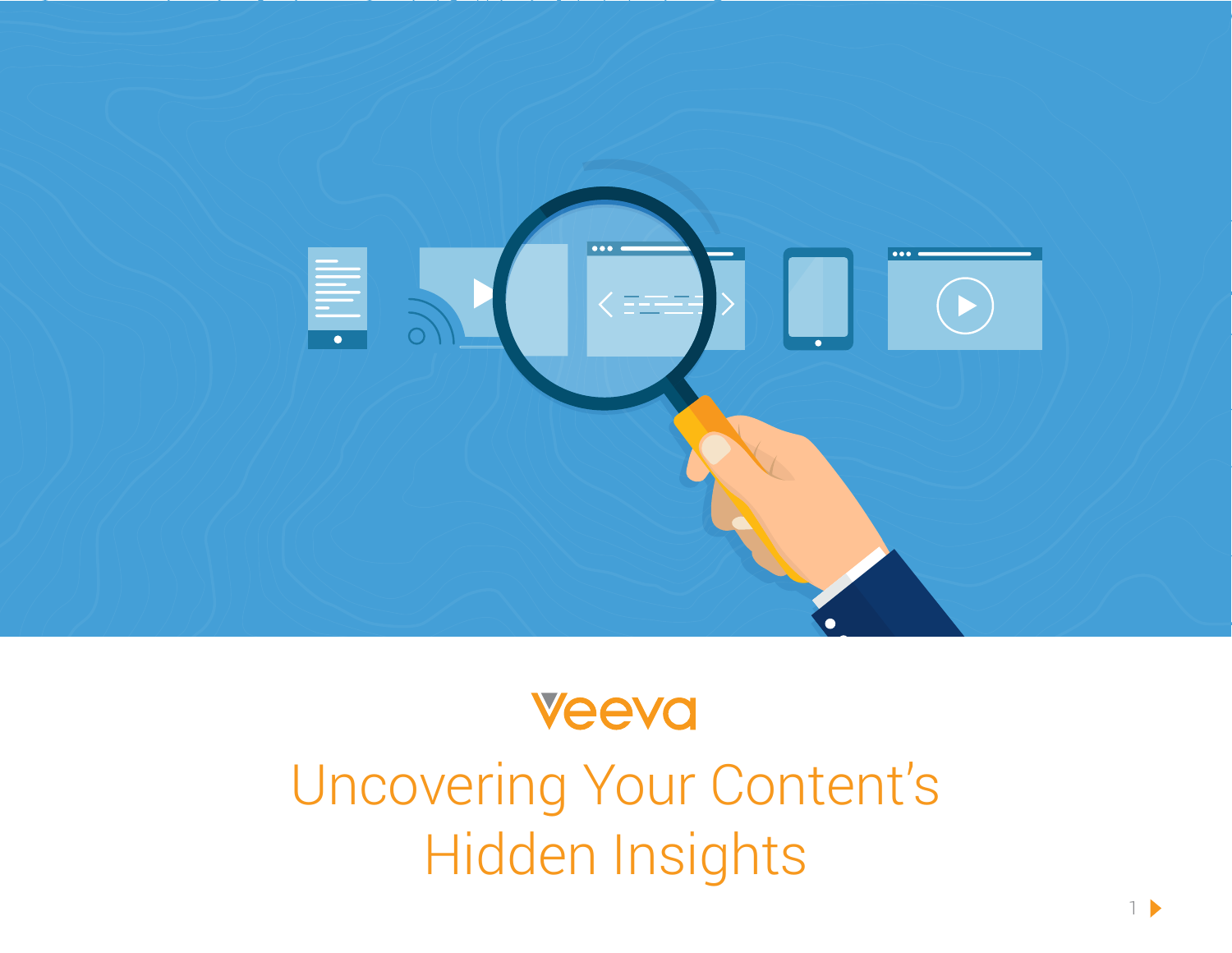## PART 1: Why You Need a Digital Supply Chain

The content lifecycle isn't a new concept for life sciences marketers. Rigorous review cycles have always been crucial for ensuring only compliant brand messages reach doctors and consumers.



But while the core objective of this process still stands, technology is creating new possibilities. 93% of life sciences companies are developing more content than they were 2 years ago.\* This influx of promotional materials **is changing the healthcare marketing landscape**, from the type of assets produced to the systems managing these materials.



Having a central location for assets gives global teams access to the same materials and makes it easy to share content all over the world. The cloud also enables better compliance by automating important tasks -- like linking claims to their reference documents – and providing more detailed tracking processes – like review times and reuse.

This technology-enabled content journey  $-$  the digital supply chain  $$ is how promotional materials move through the full lifecycle. Starting with creation, review, and approval, materials then travel through different channels like web, email, and the field before ultimately arriving in the hands of doctors and consumers.

\*[https://www.accenture.com/t20160928t033756z\\_\\_w\\_\\_/us-en/\\_acnmedia/pdf-33/accenture-strategy-digital-moving-beyond-like-live.pdf](https://www.accenture.com/t20160928t033756z__w__/us-en/_acnmedia/pdf-33/accenture-strategy-digital-moving-beyond-like-live.pdf)

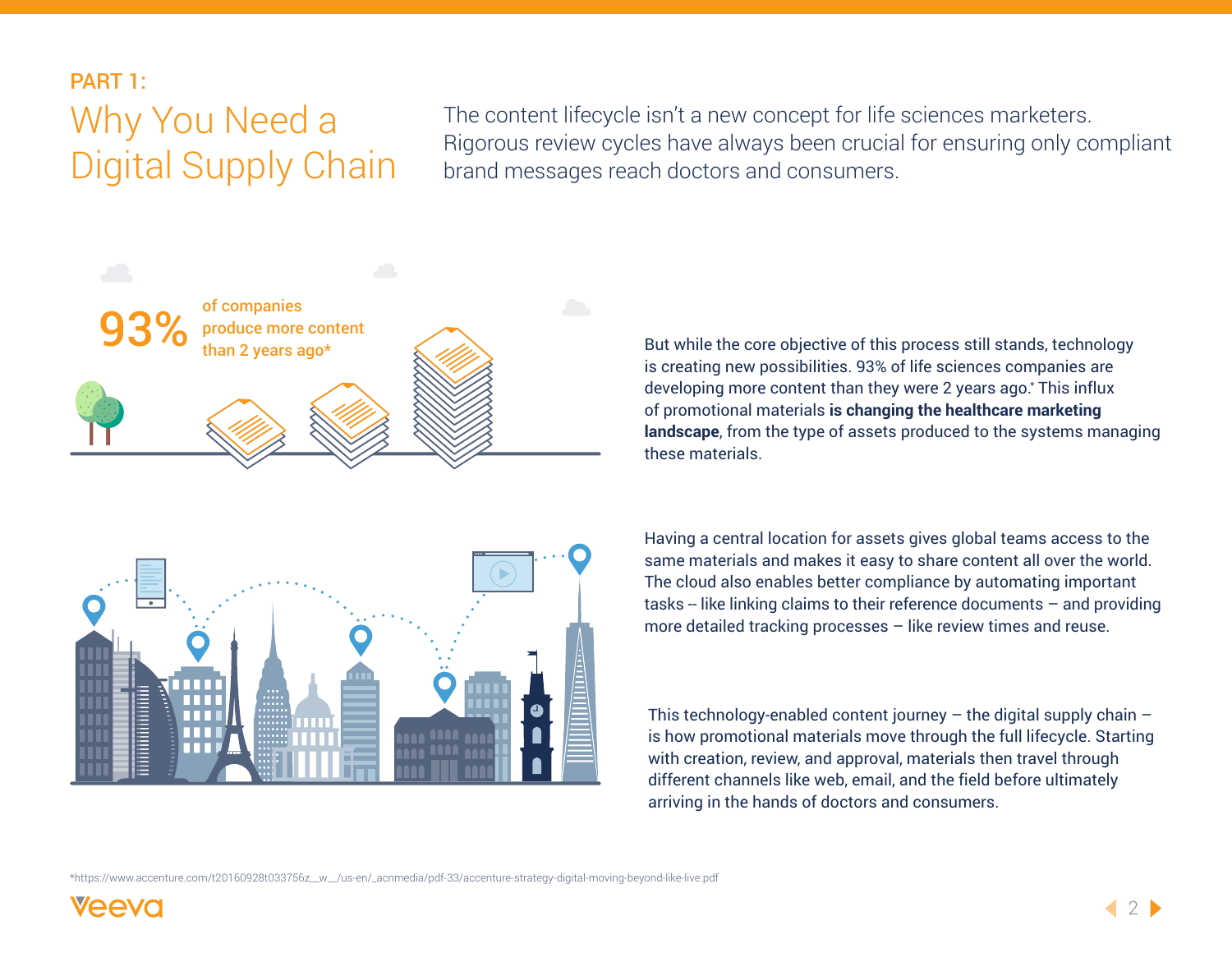

### Why the Digital Supply Chain is Unique

What's unique about the life sciences digital supply chain is the way it brings stakeholders across the content development process (marketers, ops, agencies, medical, legal, regulatory, and the field) together in a single place. This gives marketing teams a full picture of their promotional materials so they can determine how to refine their strategy and produce more valuable assets, faster.

### **Veeva**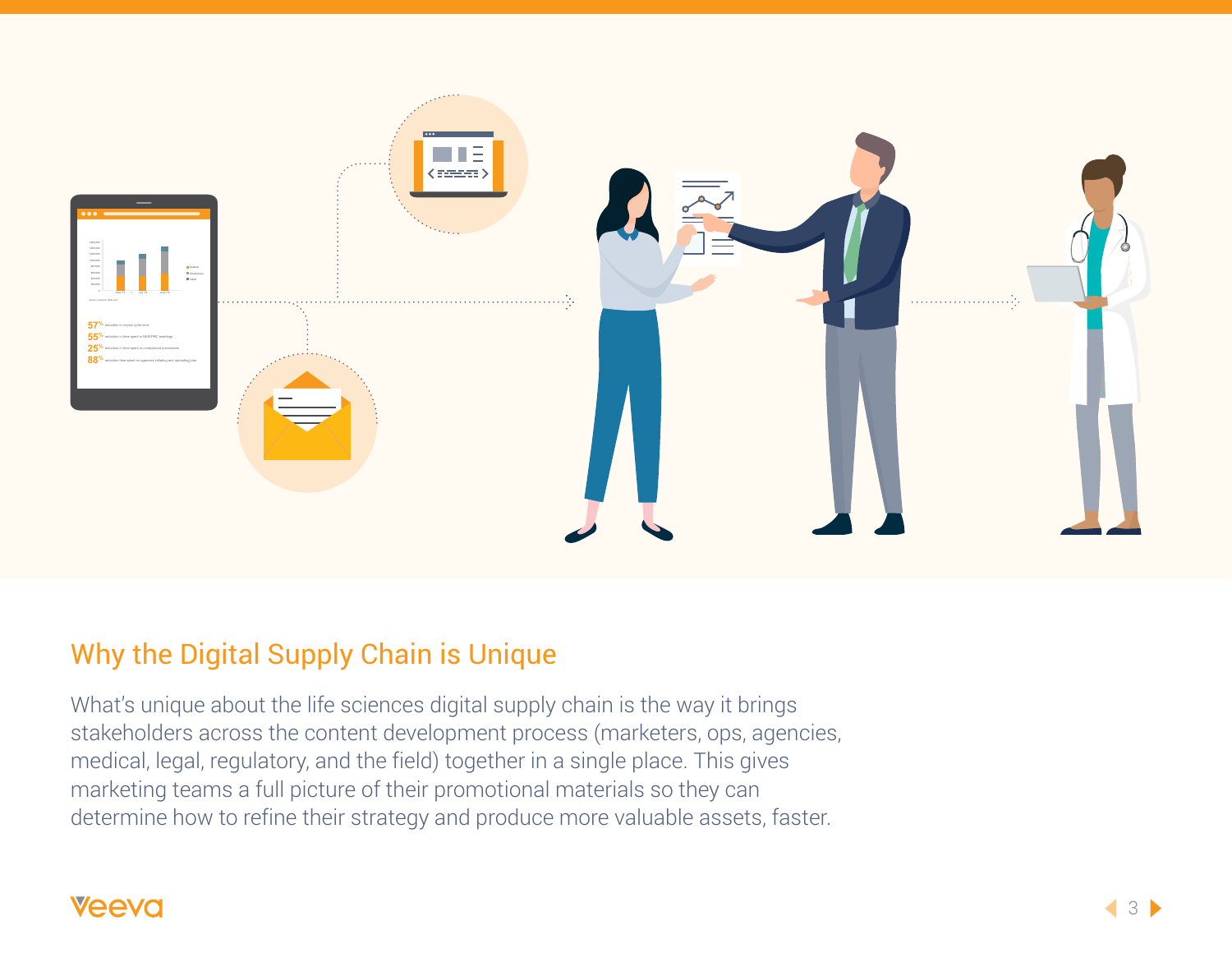## Digital Supply Chain Components

But before diving deep into how to measure content to produce more personalized materials, it's important to understand the components of the digital supply chain:



#### Creative collaboration

Like the traditional content journey, the digital supply chain begins with creative collaboration. This can take many forms - collaboration across your marketing team, with agencies, or even between regions.

Whether you produce content in-house or partner with external vendors, creating compelling, brand-aligned content sets the digital supply chain in motion.



#### Review and approval

Next is review and approval. Companies call this process different things: MLR, LMR, PLC, POP, etc. Regardless of the acronym, the goal is the same: get the necessary stakeholders to review and approve content quickly so it's compliant and ready for distribution.

Bringing together three different teams on one workflow is complex. But managing these cycles through the cloud has simplified this process now that each group accesses assets on the same central system.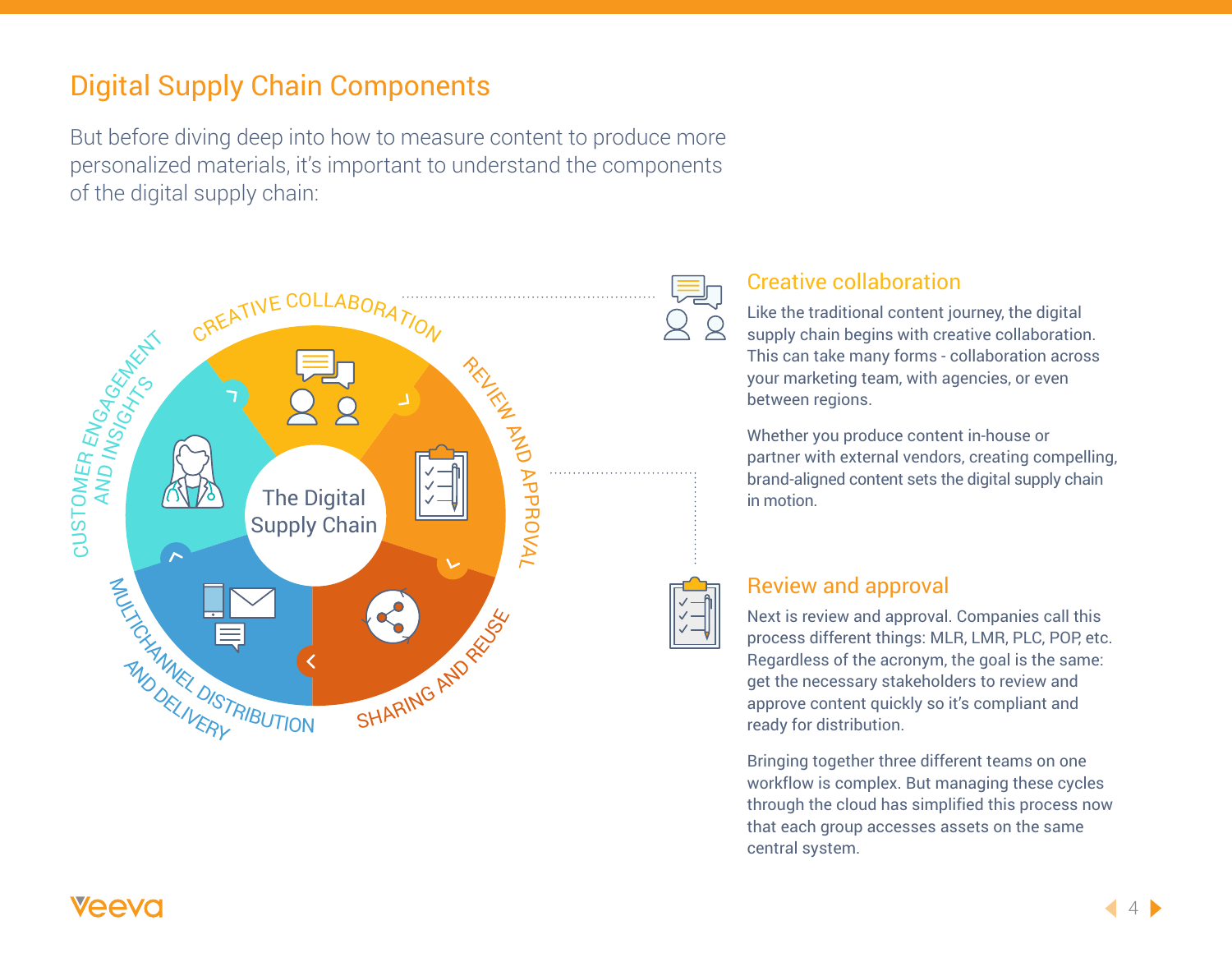### Digital Supply Chain Components



### Content sharing and reuse

After content is approved, it's time to spread the word to your colleagues. There are many ways to share content – here are some common examples:

With other regions: save your global teams the hassle of recreating existing assets from scratch. Let them know when materials are ready, so they can localize or modify them for their needs.

With other brand teams: keep other brands informed of your latest assets. They may find inspiration from your content or uncover messages and materials that also apply to their audiences.

With the field: share materials - like detail aids and iPad presentations - with your reps to ensure they're using the most recent, approved assets.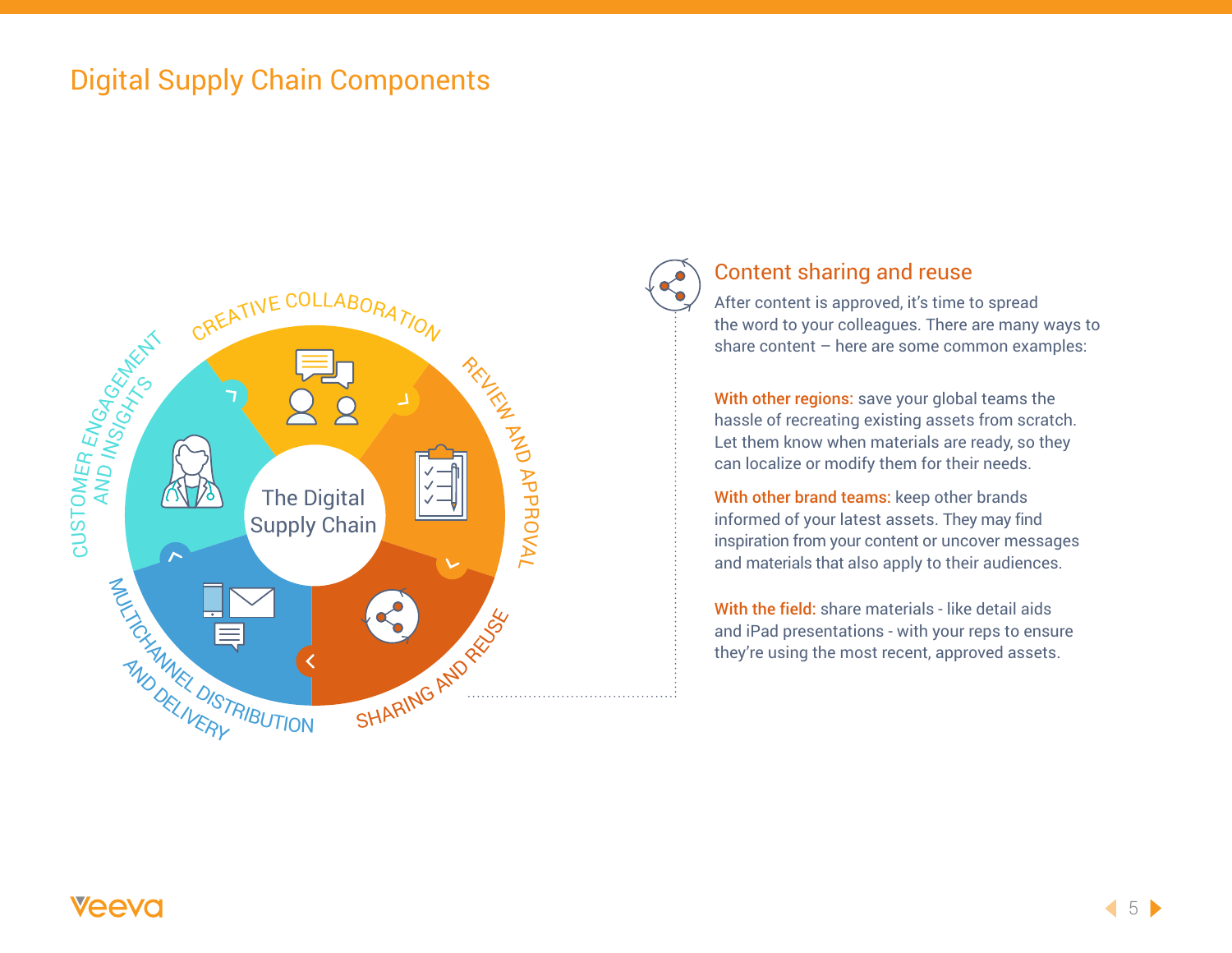## Digital Supply Chain Components



#### Multichannel distribution and delivery **multimerally**

Armed with approved content, your teams are ready to share messages with the market. Companies can use a variety of different channels depending on their audiences' preferences:

- $\geq$  In-person
- $>$  Web social media
- Marketing newsletters
- Webinars
- Events



#### Customer engagement and insights

Getting your content in the hands of the customer is a great milestone. But it's not the final step. It's also important to know if materials resonate with your audience, whether that's patients on your website or doctors in an office.

You can measure customer reaction to and engagement with assets using tools like tracking links, social metrics, and content sentiment, all of which should flow back into the centralized system. It's also a good idea to ask for feedback directly - especially if you're meeting with customers in person.

Once you gather data on asset performance, you can see your results and use these findings to adjust your marketing strategy.

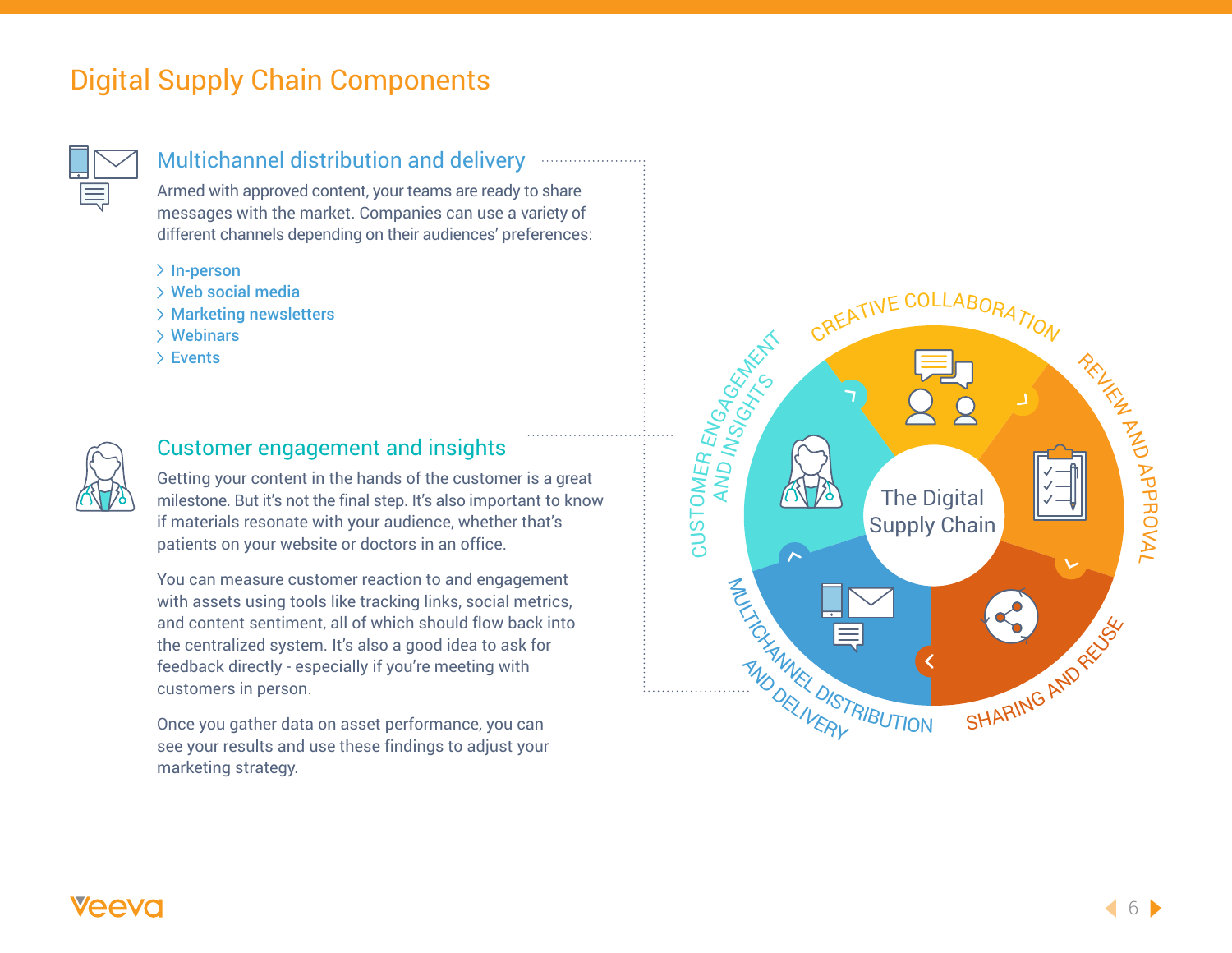## PART 2: Measuring Content Performance

Each step of the digital supply chain can offer endless insights for improving your content program – as long as you're asking the right questions at the right stage. Getting granular with your analysis is the best way to learn which metrics fit your goals.



#### 01 CREATIVE COLLABORATION **COLLABORATION Goal: determine the best way to**

**produce valuable content**

- $\geq$  How much do different content types cost to produce?
- $\geq$  How many iterations do we go through before submitting content for review?
- $\geq$  Does working with an agency speed or slow content development?

# **Goal: get content approved quickly**

**while ensuring compliance** 

- $\geq$  How much time do MLR teams spend reviewing content?
- $\geq$  How much extra money does it cost per day in MLR review?
- $\geq$  How many review cycles does content go through?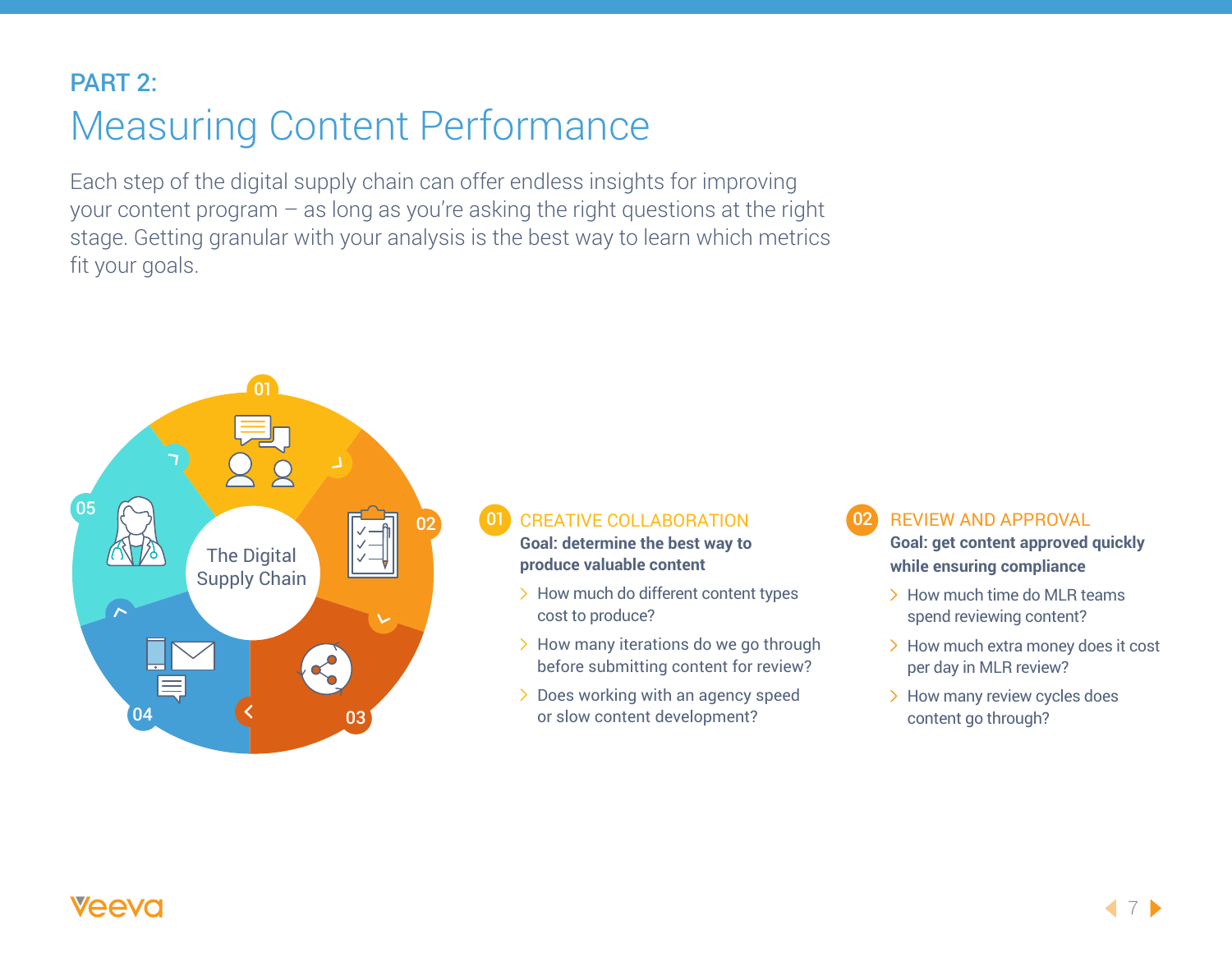

### 03 CONTENT SHARING AND REUSE

**Goal: drive global content reuse to avoid duplicating efforts**

- > What percentage of content is reused, and by which region?
- What are the different ways we're sharing content? Global-to-local? Local-to-local? Cross-brand?
- $\geq$  How much money do we save by reusing content?\*

#### MULTICHANNEL DISTRIBUTION AND CONTENT DELIVERY **Goal: understand how content**  04

**is performing in each channel**

- $>$  How much content is being used?
- $\geq$  Is this channel the best way to deliver that type of content?
- $>$  How current is this piece of content and its messaging?

#### CUSTOMER ENGAGEMENT AND INSIGHTS 05

#### **Goal: create more valuable content**

- $\geq$  Is our intended audience consuming our content?
- > What are our top-performing pieces? Our lowest-performing pieces?
- $\geq$  Based on usage, should we reapprove this content?

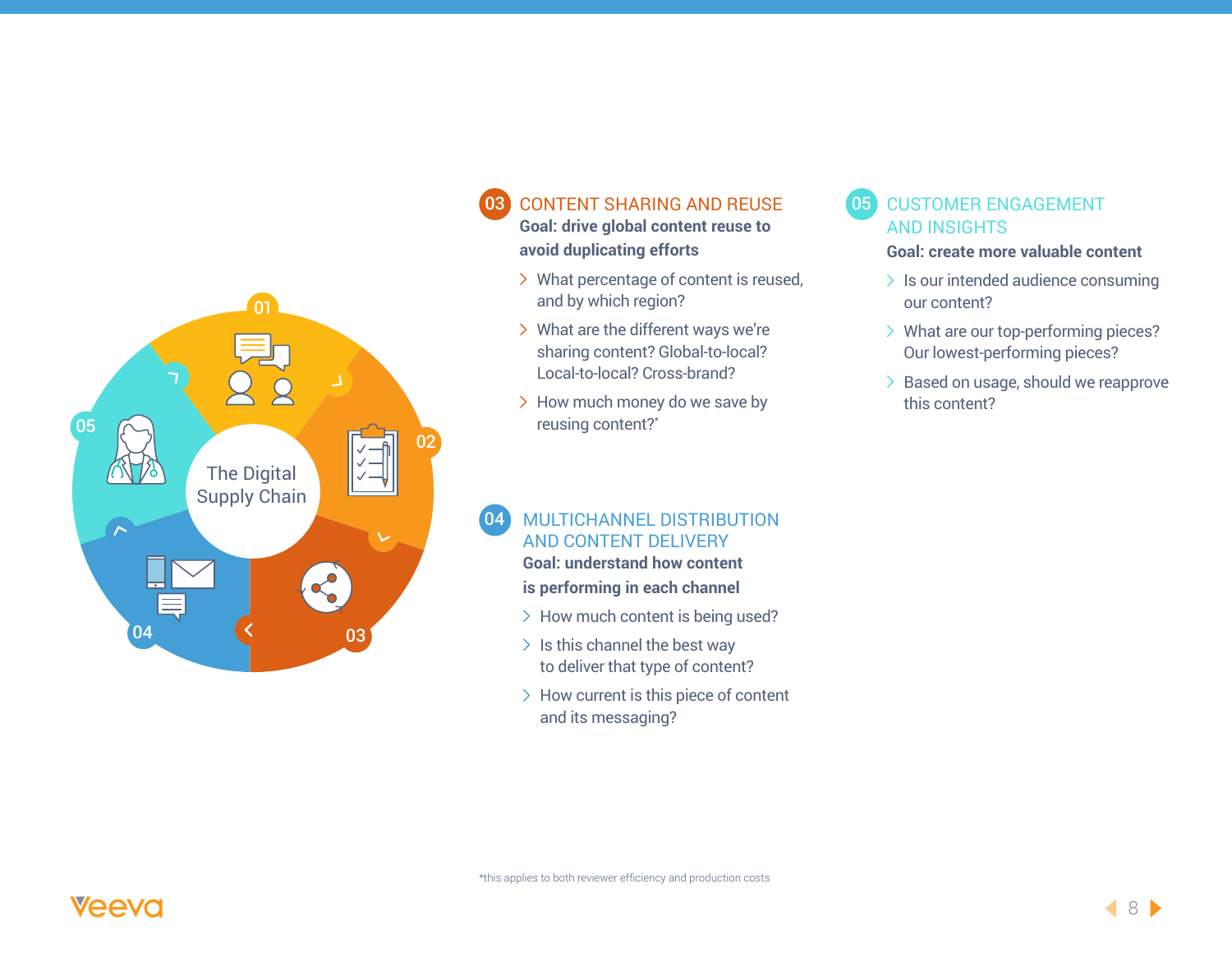Identifying questions by stage is important for analyzing each step in isolation. But understanding how these categories interact uncovers the deeper story of how well your content strategy fulfills your content goals.



The lower the quality, the longer it will take. And more time in review means expensive resources like legal and regulatory are spending valuable hours on just one asset.

It also means that materials won't get to market as quickly. This can affect how many reps or regional marketing teams use and reuse the materials. If they have to wait months after a piece of content was promised, they may find other assets to promote in the meantime or produce it themselves.

Which leads to the one question all teams have in the back of their minds: was developing this asset worth its overall cost?

Of course, answering this question requires more than just one metric. When you look at the entire content journey you can pinpoint what's working well and what needs fixing.

eevc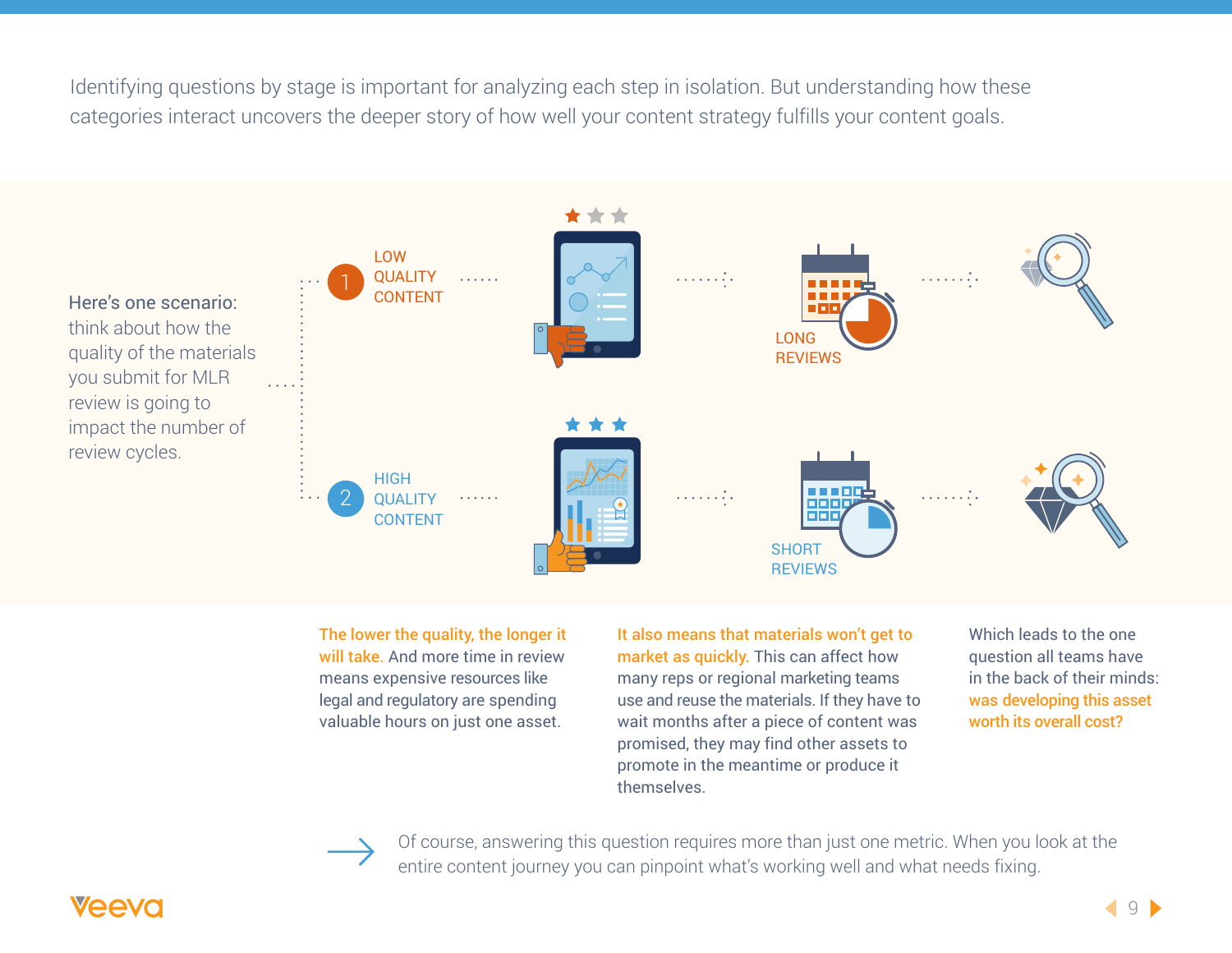## PART 3: Uncovering Your Content's Hidden Insights

Just as there are many ways to ask questions, there are many ways to combine metrics to get the full picture of your content performance.

> $\rightarrow$  To avoid getting overwhelmed by the possibilities, consider two crucial factors: What is the one aspect of our content program that we're trying to improve (overall goal)?

Which metrics are necessary for analyzing this overall goal?

 $\rightarrow$  Identify a goal that's simple, straightforward, and measurable. For example:



Get materials (S) Save money<br>to market faster





Reduce our reliance on agency support





Provide more valuable content to our customers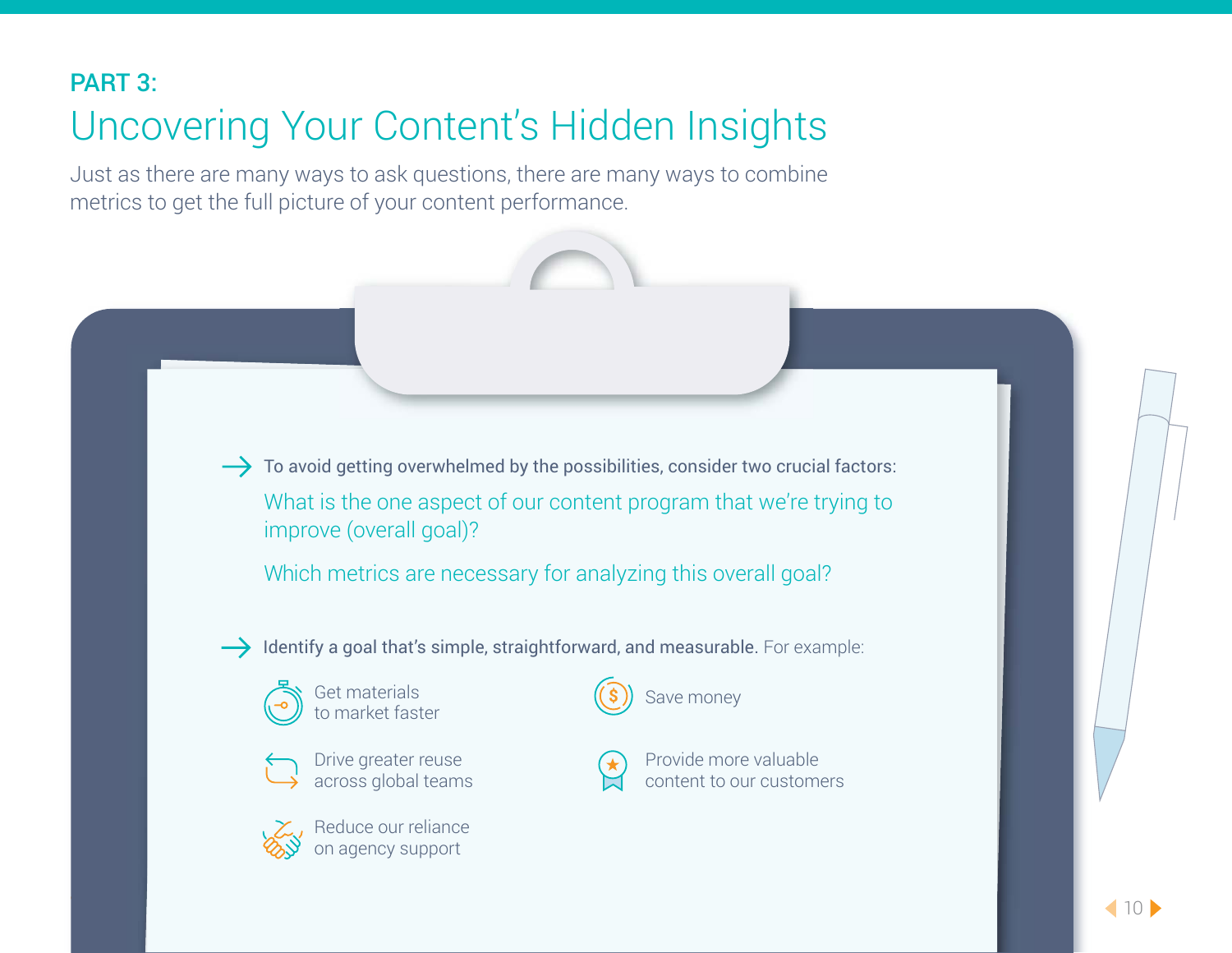## You can then begin to chart how to measure progress.

Let's say your organization wants to drive greater reuse across the globe. The home office is concerned that regional teams are recreating existing materials. Take a look at how to uncover bottlenecks:



of the coin. If your audience doesn't find your assets valuable, it doesn't matter how high reuse is. Continue to track content once teams distribute it. Once you know which messages resonate - or fail - with your audience, you can adjust your marketing strategy to create more personalized assets.

review speed by tracking how long it takes for content to go through a typical MLR review. Measuring both global and local review times in case regional teams need to translate materials and send them through local review.

MLR time by region, look at whether teams are actually reusing materials. Identify trends – when assets take longer to get through MLR review, do fewer groups use these materials? Or, are certain regions spending more time recreating existing content?

### VAAVC

more than one answer. You may need to figure out why MLR review is slow as well as improve

the quality of your content. Realizing that these two pieces compose a more complete view of reuse at your organization is key to figuring out how to

improve results.